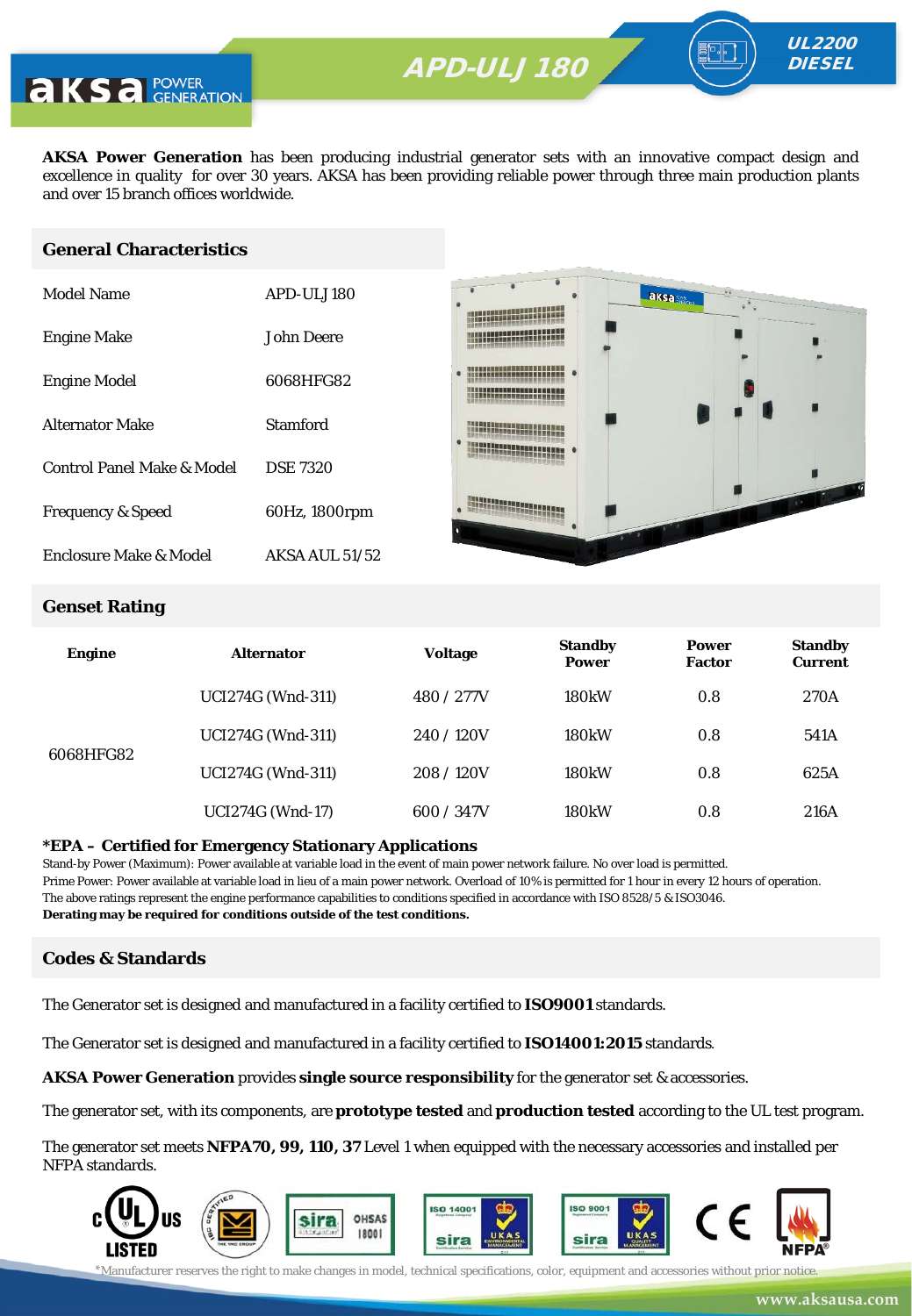



FO

# **Engine Data**

# **Electric System**

| Manufacturer                  | <b>John Deere</b>                               | <b>System Voltage</b>                                | 12V                         |
|-------------------------------|-------------------------------------------------|------------------------------------------------------|-----------------------------|
| Model                         | 6068HFG82                                       | Min Voltage at ECU during crank                      | 6V                          |
| Displacement & Cylinders      | 6.8 L / 6 Cylinders                             | <b>Battery Qty, Rating</b>                           | 1 x 80Ah                    |
| <b>Engine Type</b>            | In-line, 4 Cycle                                |                                                      |                             |
| <b>Engine Speed</b>           | 1800rpm                                         | <b>Cooling System</b>                                |                             |
| Engine Prime Power w/Fan      | 194kW                                           | <b>Radiator Cooling System Type</b>                  | <b>Closed Circuit</b>       |
| Engine Standby Power w/Fan    | 212kW                                           | <b>Radiator Ambient Temp</b>                         | $>50\text{ °C}$             |
| Aspiration                    | Turbocharged & Air to Air<br><b>Aftercooled</b> | <b>Coolant Capacity, Engine Only</b>                 | 12.6 quart                  |
| <b>Compression Ratio</b>      | 19.0:1                                          | Max Top Tank Temp                                    | 230 °F                      |
| Bore / Stroke                 | $106$ mm $/ 127$ mm                             | Thermostat, Start - Fully Open                       | $180 - 203$ $\degree$ F     |
| Governor type                 | Electronic                                      | <b>Exhaust System</b>                                |                             |
| Engine crankcase vent system  | Open                                            | <b>Exhaust Temperature</b>                           | 961°F                       |
| <b>Fan Power</b>              | 26.5 kW                                         | <b>Max Allowable Exhaust</b><br>Restriction          | 7.5 kPa                     |
| <b>BMEP, Prime Power</b>      | 2084 kPa                                        | <b>Exhaust Gas Flow</b>                              | $1056$ ft <sup>3</sup> /min |
| Ratio, Air: Fuel              | 23.1:1                                          | <b>Air Intake System</b>                             |                             |
| Designed / Calibrated to Meet | <b>EPA Tier 3</b>                               |                                                      |                             |
| <b>Fuel System</b>            |                                                 | <b>Air Mass Flow</b>                                 | 2324 lb/hr                  |
| <b>ECU</b> Description        | L16 Controller                                  | <b>Max Intake Air Restriction</b><br>(Clean Element) | 3.75 kPa                    |
| Max Fuel Inlet Temp.          | 176 °F                                          | Air Filter Type                                      | Dry Paper Element           |
| <b>Total Fuel Flow</b>        | 96.1 lb/hr                                      | <b>Lubrication System</b>                            |                             |
| <b>Fuel Consumption</b>       |                                                 | Oil Pressure at Rated Speed                          | 308 kPa                     |
| Standby Power (100%)          | 13.53 gal/h                                     | Oil Pressure at low idle                             | 105 kPa                     |
| <b>Standby Power (75%)</b>    | 11.08 gal/h                                     | Max Oil Carryover in Blow-by                         | $0.002$ lb/hr               |
| Standby Power (50%)           | 7.70 gal/h                                      | Max Crankcase Pressure                               | $0.5$ kPa                   |
| Standby Power (25%)           | 4.30 gal/h                                      |                                                      |                             |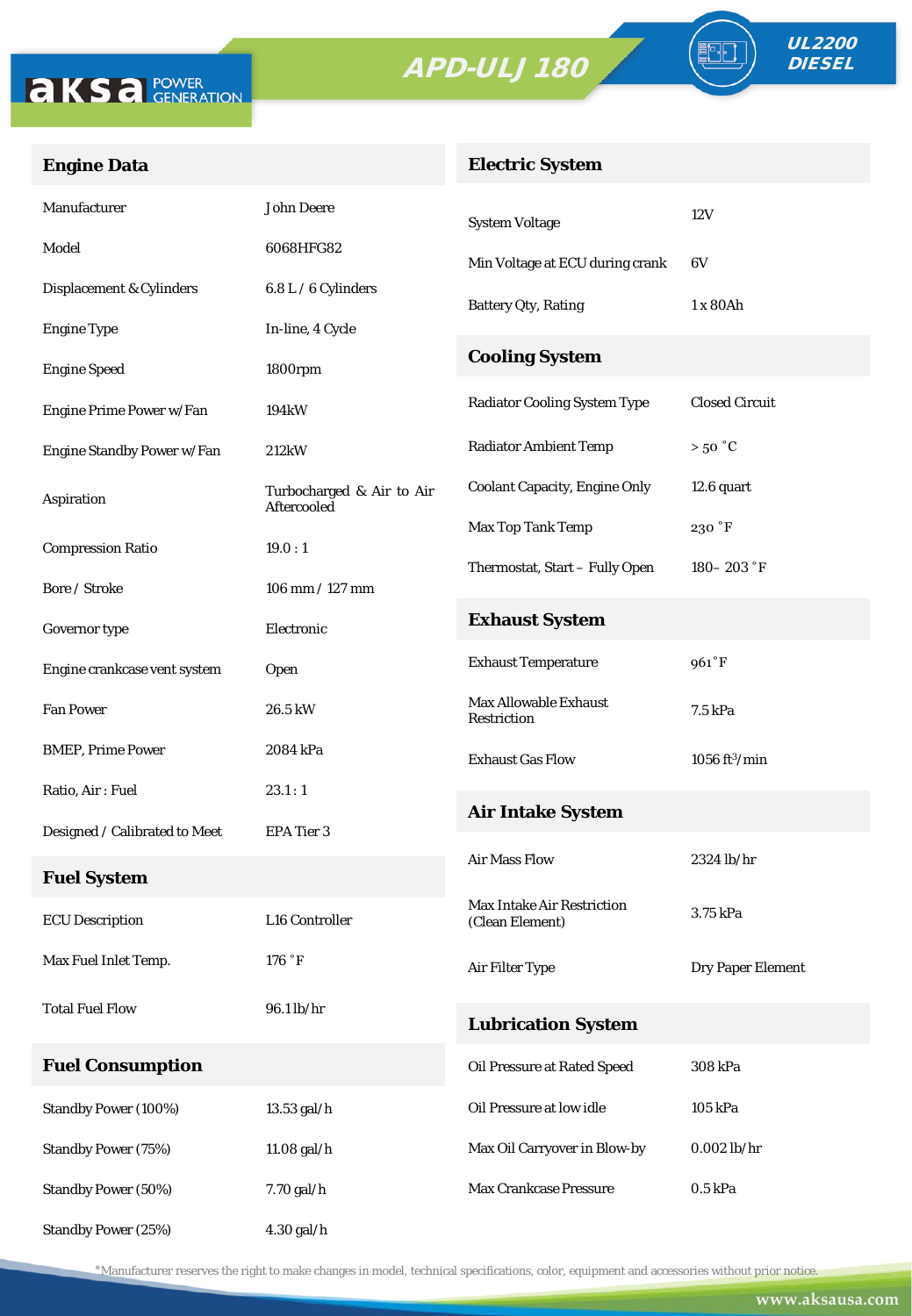**Controller Data**





<u> - F</u>

# **Alternator Data**

| Manufacturer                                     | <b>Stamford</b>         | Manufacturer                                                                                            | <b>DSE</b> |  |
|--------------------------------------------------|-------------------------|---------------------------------------------------------------------------------------------------------|------------|--|
| <b>Standards</b>                                 | <b>BS EN 60034</b>      | Model                                                                                                   | 7320 MK II |  |
| <b>Control System</b>                            | <b>PMG</b>              | <b>Controller Features &amp; Benefits</b>                                                               |            |  |
| A.V.R.                                           | <b>MX341</b>            | Microprocessor controlled, UL & NFPA110 Compatible                                                      |            |  |
| <b>Voltage Regulation</b>                        | ±1%                     | License free PC Software (Non-proprietary Software)                                                     |            |  |
| <b>Insulation System</b>                         | Class H                 | IP65 rating offers increased resistance to water ingress                                                |            |  |
| Protection                                       | IP23                    | Modules can be integrated to building management systems<br>Real time clock provides accurate event log |            |  |
| <b>Rated Power Factor</b>                        | 0.8                     | Four line back-lit LCD text display                                                                     |            |  |
| <b>Stator Winding</b>                            | Double Layer Concentric | Five key menu navigation, two wire start/stop at Auto mode                                              |            |  |
| <b>Two Thirds</b><br><b>Winding Pitch</b>        |                         | Front panel editing with PIN protection                                                                 |            |  |
|                                                  |                         | Support up to three remote display modules                                                              |            |  |
| <b>Winding Leads</b>                             | 12                      | Configurable timers and alarms                                                                          |            |  |
| <b>Telephone Interference</b>                    | THF < 2 $%$             | Multiple date and timer scheduler                                                                       |            |  |
| <b>Waveform Distortion</b><br>No Load $< 1.5 \%$ |                         | <b>Integral PLC editor</b>                                                                              |            |  |
|                                                  |                         | 'Protections disabled' feature                                                                          |            |  |
| Maximum Over speed                               | $2250$ rev/min          | Load switching (load shedding and dummy load outputs)                                                   |            |  |

#### **Battery Charger & Electrical System Data**

| Manufacturer                    | ComAp                | <b>Protection</b>                         | Instruments                         |
|---------------------------------|----------------------|-------------------------------------------|-------------------------------------|
| Model                           | <b>InteliCharger</b> | $\checkmark$ Gen. Voltage – under / over  | $\checkmark$ Gen. Voltage (L-L/L-N) |
| <b>Input Voltage</b>            | $85V - 264V$ AC      | $\checkmark$ Gen. Freq. – under / over    | $\checkmark$ Gen. Frequency         |
| <b>Output Voltage / Current</b> | 13.8V Float / 4A pk  | $\checkmark$ Engine Speed – under / over  | Engine speed                        |
|                                 |                      | Engine Oil Pressure – low<br>$\checkmark$ | Oil Pressure                        |

Fully configurable via DSE Configuration Suite PC Software SCADA monitoring via DSE Configuration Suite PC Software

 $\checkmark$  Engine Temp – low / high  $\checkmark$  Water Temperature

 $\checkmark$  Loss of Speed Signal  $\checkmark$  Earth Current

#### **Jacket Water Heater Data**

|                      |                       | ✓ | Battery Voltage – low / high     | $\checkmark$ | <b>Battery Voltage</b>               |
|----------------------|-----------------------|---|----------------------------------|--------------|--------------------------------------|
| Manufacturer         | Hotstart              | ✓ | <b>Weak Battery</b>              | ✓            | <b>Run Time</b>                      |
| Model                | <b>TPS151GT10-000</b> | ✓ | Fail to Start / Stop             | ✓            | <b>Phase Sequence</b>                |
| <b>Input Voltage</b> | 120V                  | ✓ | <b>Charge Alternator Fail</b>    | ✓            | Power monitoring<br>(kWh/kVAh/kVArh) |
|                      | ✓<br>1500W<br>✓       |   | Over Current & Load<br>(kW/kVAr) | $\checkmark$ | Power<br>(kWh/kVAh/kVArh)            |
| Power                |                       |   | <b>Unbalanced Load</b>           | $\checkmark$ | <b>Power Factor</b>                  |
|                      |                       | ✓ | <b>Independent Earth Fault</b>   | ✓            | <b>Generator Current</b>             |
|                      |                       |   | <b>Reverse Power</b>             | ✓            | Generator Load (%)                   |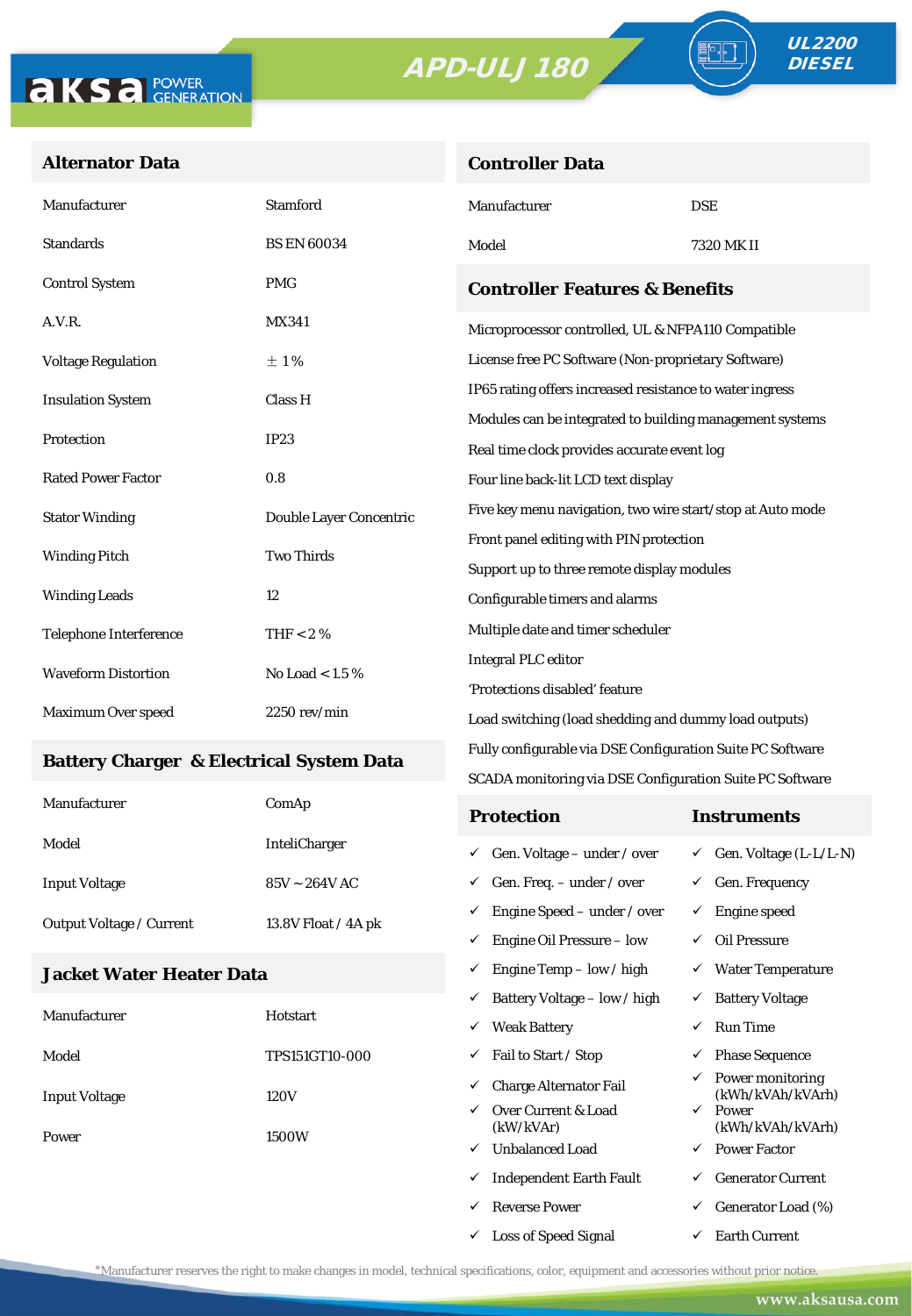



∘⊪

| <b>Enclosure Features</b>                                    | <b>Enclosure Features</b>                                    |  |  |
|--------------------------------------------------------------|--------------------------------------------------------------|--|--|
| $\checkmark$ Heavy Duty Steel / Aluminum Structure           | $\checkmark$ Internally Mounted Exhaust System with Rain Cap |  |  |
| $\checkmark$ E-Stop on Enclosure                             | $\checkmark$ Coolant Fill Cap                                |  |  |
| $\checkmark$ Control Panel Eliminated from Engine Vibrations | $\checkmark$ Removable Base Frame Lifting Hooks              |  |  |
| ✓ Standard Sound Attenuation Foam                            | Oil & Coolant Drain Ports<br>$\checkmark$                    |  |  |
|                                                              |                                                              |  |  |

 $\checkmark$ Plastic Covered Corrosion Resistant Locks & Hinges

 $\checkmark$  Easy Access for Maintenance

| <b>Open Skid Gen</b> |                    | <b>Level 1 Enclosure</b>            |                    | <b>Level 2 Enclosure</b>            |                    |  |
|----------------------|--------------------|-------------------------------------|--------------------|-------------------------------------|--------------------|--|
| Length               | $115.7$ in         | Length                              | 146 in             | Length                              | 146 in             |  |
| Width w/o lift hooks | 43.3 <sub>in</sub> | Width w/o lift hooks                | 45.8 <sub>in</sub> | Width w/o lift hooks                | 45.8 in            |  |
| Height               | 54.7 in            | Height                              | 66.4 in            | Height                              | 82.2 in            |  |
| Dry Weight           | 4095 lb            | Dry Weight                          | 5615 lb            | Dry Weight                          | 5990 <sub>lb</sub> |  |
|                      |                    | <b>Sound Pressure</b><br>@ 7 meters | $75 \text{ dB(A)}$ | <b>Sound Pressure</b><br>@ 7 meters | $70 \text{ dB(A)}$ |  |



### **Fuel Tank - UL142 Listed Base Design**

| <b>Size</b>               | 24hr (330gal)   | 48hr (710gal)   | 72hr (1000gal) |
|---------------------------|-----------------|-----------------|----------------|
| Dimensions $(L/W/H)$ (in) | 160 / 43.3 / 20 | 168 / 43.3 / 36 | 228/43/36      |
| Weight (lb)               | 1700            | 2500            | 3130           |